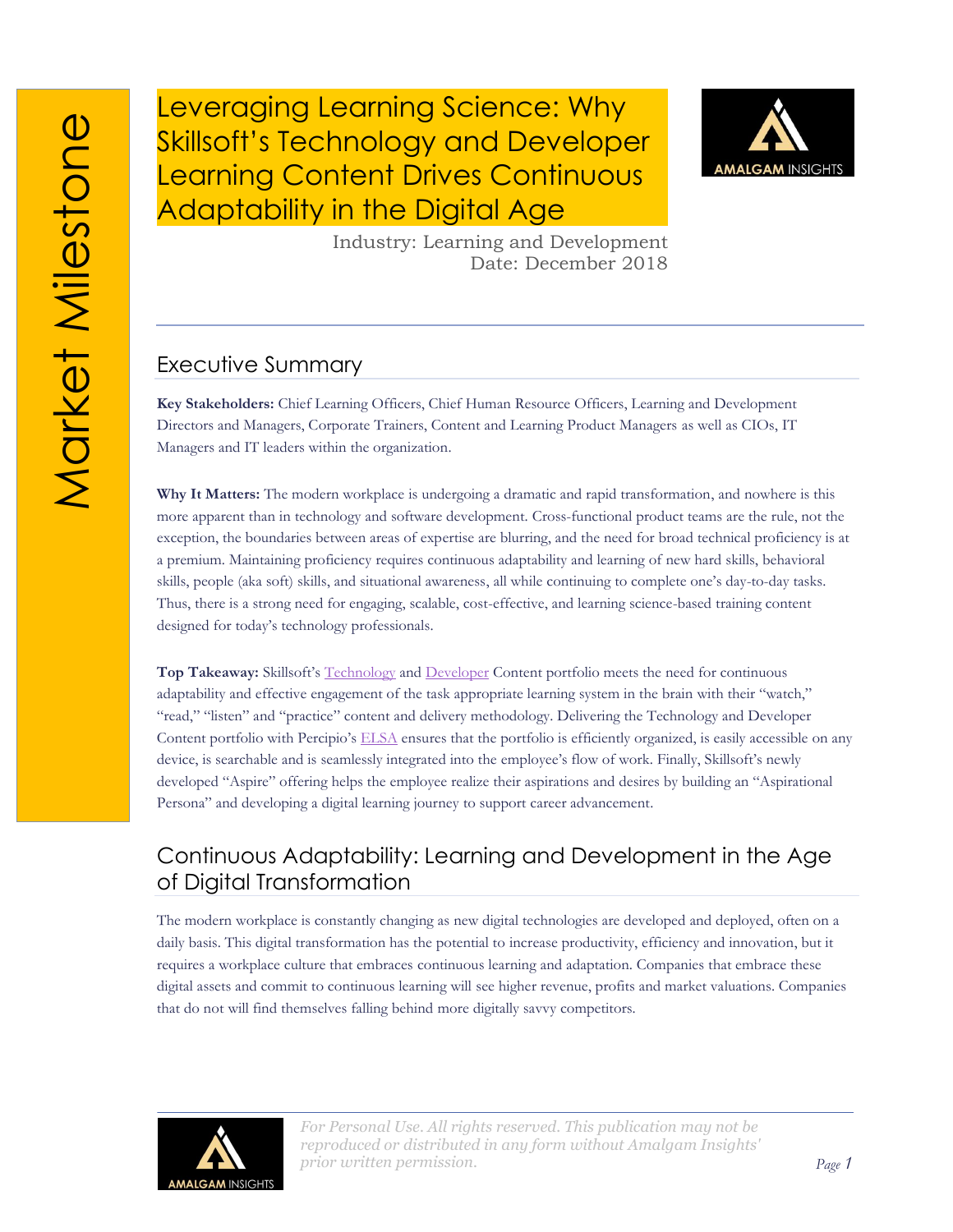The speed of change and need for continuous adaptation is especially apparent in technology and software development. Technology and software development cycles are getting shorter and the approaches to development are qualitatively changing from linear to iterative, lean, and agile approaches. Cross-functional teams are becoming the rule, not the exception, and the boundaries between areas of expertise are blurring. This strains collaboration and communication and requires continuous learning and adaptation to ensure effective product development.

An excellent example of cross-functionality, blurring of boundaries, and need for effective collaboration and communication tools can be found in DevOps. Until recently, two distinct learning paths existed. One path is for the Enterprise Technologists who build infrastructure, such as networks of integrated systems, emphasizes troubleshooting, maintenance and data security, and demonstrates proficiency through certification testing. A second path is for Software Developers who build software products, have excellent programming and development skills, and who emphasize testing, integration and deployment. DevOps has blurred the boundary between these two learning paths and cross-functional product teams require each to gain some measure of expertise in the others' domain and to collaborate and communicate effectively.

Today's technology professionals face a fascinating and challenging learning problem for at least two reasons. First, one has to continuously upskill to stay current in their primary field (e.g., Enterprise Technology), and continuously reskill to maintain competence in a related field (e.g., Software Development) in which extensive collaboration is required. Second, the learning content that drives this continuous adaptation must be delivered in such a way as to be minimally invasive on the day-to-day work flow. Adequately addressing these learning challenges is a tall order.

From [a learning science perspective](https://amalgaminsights.com/2018/05/02/the-adoption-gap-in-learning-development-how-learning-science-can-bridge-the-divide/) -- the marriage of psychology and brain science – continuous adaptation and the upskilling and reskilling required in for today's technology professionals cuts across all skill domains including hard skills, behavioral skills, people (aka soft) skills and situational awareness. Employees must continually obtain new sets of hard skills (e.g., network terminology or APIs), new sets of behavioral skills (e.g., coding in Python), new sets of people skills (e.g., digital collaboration with Slack or Zoom), and the situational awareness to know what skills to apply when.

Because hard skills, behavioral skills, people skills, and situational awareness are mediated by distinct learning systems in the brain that each have unique processing characteristics (Ashby & Maddox, 2011; Kahneman, 2011; Maddox & Ashby, 2004) meeting the challenge of continuous adaptation and learning requires that different content and delivery methods are used to train each class of skill.

## Skillsoft's Technology and Developer Learning Content is Launched on Percipio

In October 2018, Skillsoft, a global leader and innovator in corporate Learning & Development launched its [Technology and Developer](https://www.skillsoft.com/press-releases/skillsofts-complete-technology-and-developer-learning-content-is-now-available-on-percipio/) Learning Content portfolio on its Percipio learning experience platform. Skillsoft's learning portfolio features more than 10 competency areas that include: Network/Ops, Programming, Security, Data, and DevOps, to name a few. While curating the content in 2018, nearly 16,000,000 hours of content were consumed, making this one of the most popular of Skillsoft's many learning portfolios.

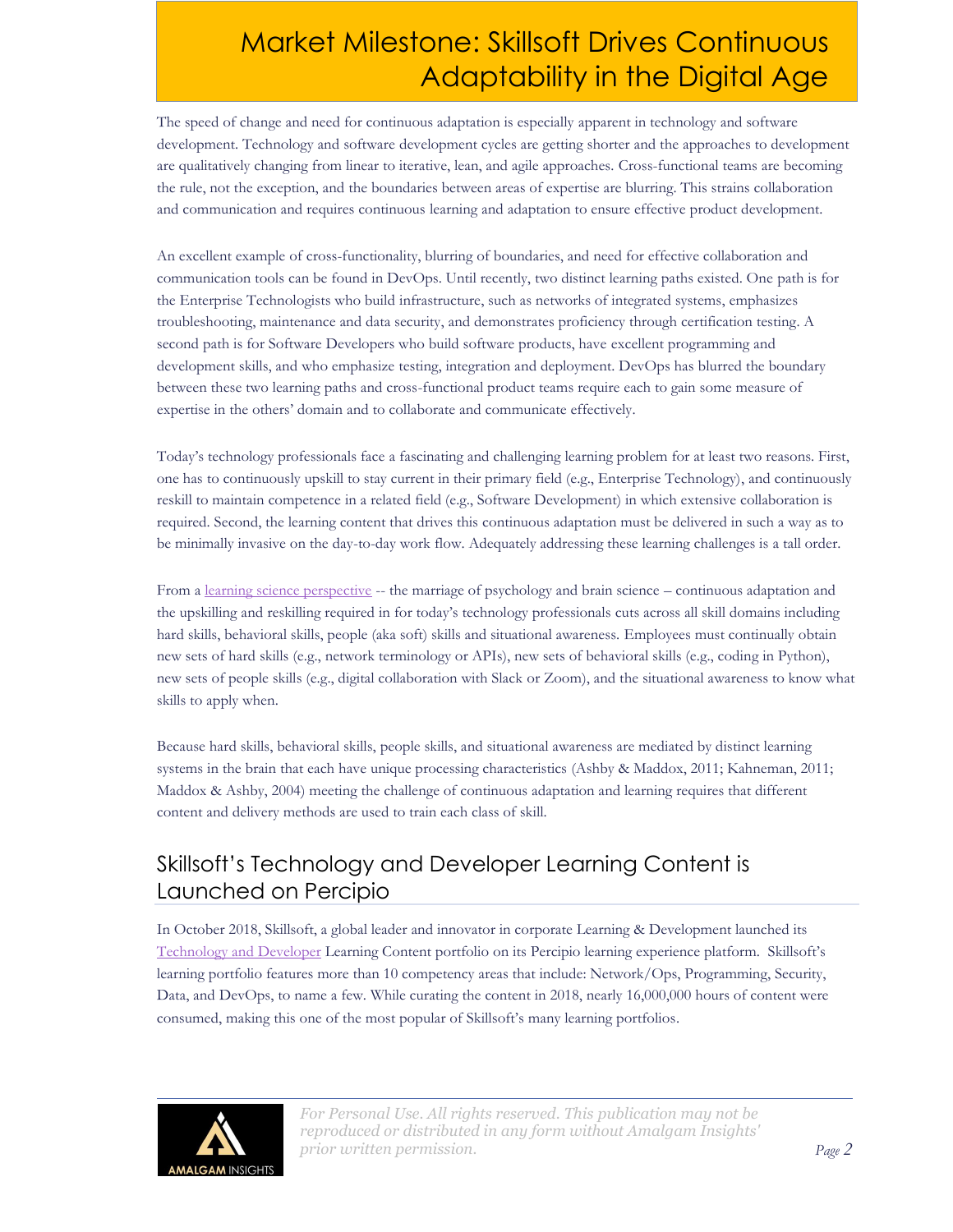The overriding aim of Skillsoft's Technology and Developer Content portfolio is to enable professionals at any stage of their career to continually improve their proficiency in their chosen field and to prepare for essential technical certification exams when relevant. Another primary goal is to enable professionals to expand their competencies into related fields that are integral to their cross-functional development teams or into fields that they aspire to work in. Critically, Skillsoft does not focus solely on technology topics. In addition to technology topics, Skillsoft also offers learning portfolios covering [Leadership Development](https://www.skillsoft.com/content-solutions/leadership-development/) and [Business Management Skills and](https://www.skillsoft.com/content-solutions/business-skills-training/)  [Training.](https://www.skillsoft.com/content-solutions/business-skills-training/) Augmenting technical training with soft skills can play a critical role in the success of technology projects requiring not only technical knowledge, but also effective leaders and communicators to manage execution and implementation.

## Learning Science Evaluation Criteria

The effectiveness of any learning technology can be determined from a [learning science evaluation](https://amalgaminsights.com/2018/05/29/why-corporate-learning-solutions-ignore-brain-science-and-create-corporate-adoption-gaps/) of the content construction and delivery. First, the content construction must be evaluated.

- Is the content engaging?
- Does it come in multiple medium?
- Is it organized effectively?
- Does it engage the relevant brain systems?

These evaluation criteria are critical for learning because engaging, organized content presented across multiple media recruits more areas in the brain that ultimately accelerate information acquisition and lead to greater information retention and generalization. Second, the delivery mechanisms must be evaluated. Does the content engage the three main learning systems in the brain: the "what" or cognitive skills system, the "how" or behavioral skills system, and the "feel" or emotional learning systems in the brain, and is each learning task delivered in such a way that the appropriate learning system in the brain is engaged?

## The Learning Science of Skillsoft's Technology and Developer Content Construction

Skillsoft's Technology and Developer Content portfolio is engaging and well-constructed. The portfolio is hosted on Percipio, [Skillsoft's Learning Experience Platform](https://amalgaminsights.com/2018/10/01/why-percipio-excels-as-a-learning-experience-platform-a-market-milestone/), where the content is available across multiple media and is grounded in the principle of "watch," "read," "listen." Although it is an open scientific question whether people truly have different "learning styles" (Willingham, 2010), there is no question that individuals differ in the preferred learning medium, and that the most efficient learning medium may differ with changes in context. For example, I may prefer to "watch" as I learn, especially when I have a quick specific business need that is best solved with a 3 minute video, but when driving to work I may prefer to listen to an audiobook. The learner's present goal is also important and is addressed with "watch," "read," "listen." Whereas some video content is built to follow microlearning principles of brief, engaging, targeted content that meets a pressing business need, audiobooks or eBooks generally target macrolearning concepts that facilitate a deeper dive into a topic. It is especially critical for learning content geared toward technology professionals to facilitat[e microlearning and their associated quick wins,](https://amalgaminsights.com/2018/07/17/the-brain-science-view-on-why-microlearning-is-misused-misapplied-in-enterprise-learning-environments/) as well as the ma[crolearning needed to broaden one's capabil](https://amalgaminsights.com/2018/07/17/the-brain-science-view-on-why-microlearning-is-misused-misapplied-in-enterprise-learning-environments/)ities.

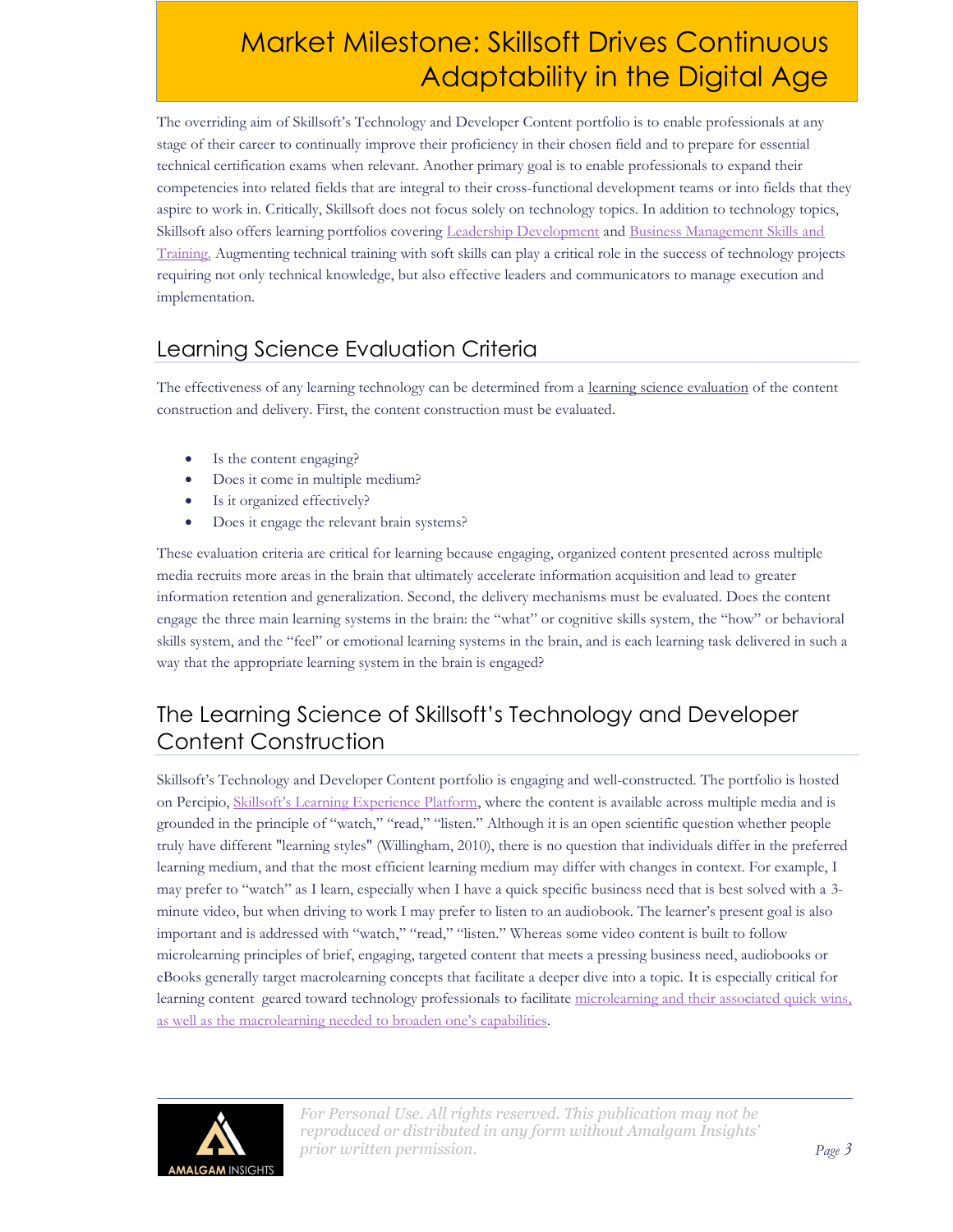Skillsoft recently added a fourth learning pillar called "practice". "Practice" cues the learner to practice skills in the workplace that they learned via "watch," "read," "listen." This is critical for developing behavioral and people skills (e.g., [leadership\)](https://amalgaminsights.com/product/market-milestone-walking-a-mile-in-my-shoes-with-skillsofts-leadership-development-program/) and is especially important for technologists as so much of what they do is hands-on and behavioral. "Practice" in the Technology and Developer Content portfolio includes [CodeX,](https://www.skillsoft.com/content-solutions/it-training-portfolio/skillsoft-codex/) Skillsoft's hands-on practice lab for both coding and infrastructure scenarios, live and virtual bootcamps, as well as integrated mentoring and support.

Although engaging content that comes in multiple media and directly trains behavior is important to continuous learning and adaptability, this content must be organized efficiently, be easily accessible, and minimally invasive on the day-to-day work flow. Pecipio's ELSA (Embedded Learning Synchronized Assistant) uniquely addresses these needs as well or better than most competitor's platforms as no other provider offers such a capability. ELSA provides just-in-time, searchable and suggested content, all seamlessly integrated into the employee's flow of work. This reduces the cognitive barriers to entry (e.g., attention and working memory), and leads to an approach [motivational state](https://amalgaminsights.com/2018/03/26/why-learning-and-development-efforts-misuse-gamification-one-size-does-not-fit-all/) (Maddox & Markman, 2010). No need to shift one's attention and working memory from the task at hand to open a new software tool for learning. Rather, the learner types a few keywords into a search bar and relevant and engaging content is immediately delivered to the learner within the flow of work.

## The Learning Science of Skillsoft's Technology and Developer Content Delivery

As summarized in the previous section, Skillsoft's tech-focused content is engaging, comes in multiple media, and is organized effectively to be utilized within the flow of work. Here we ask whether Skillsoft's learning content for technology professionals is delivered in such a way as to effectively engage the task appropriate learning and memory systems in the brain.

An extensive [learning science literature](https://amalgaminsights.com/2018/05/29/why-corporate-learning-solutions-ignore-brain-science-and-create-corporate-adoption-gaps/) supports the existence of at least three distinct learning systems in the brain, that each mediate the learning of different types of skills (Ashby & Maddox, 2011; Maddox & Ashby, 2004). The [cognitive skills learning system in the brain](https://amalgaminsights.com/2018/01/02/dual-learning-systems-in-the-brain-implications-for-corporate-training/) recruits the prefrontal cortex, hippocampus, and medial temporal lobes, relies on working memory and attention, and mediates hard skills learning. The behavioral skills learning system in [the brain](https://amalgaminsights.com/2018/01/16/the-brain-science-of-effective-corporate-soft-skills-training/) recruits the basal ganglia and mediates behavioral and people skills learning. This system does not rely on working memory and attention and instead relies on interactivity in which behaviors are rewarded or punished in real time. Rewarded behaviors lead to dopamine release in the basal ganglia and an increased likelihood that behavior will be elicited again in the same context. Punished behaviors do not lead to dopamine release in the basal ganglia and lead to a decreased likelihood that behavior will be elicited again in the same context. The emotional learning system in the brain recruits the amygdala and other limbic structures, and mediates processing in the cognitive and behavioral skills learning (Kahneman, 2011). Emotional learning is at the heart of situational awareness learning.

Skillsoft's Technology and Developer Content portfolio is delivered within the Percipio platform. The Percipio platform is highly effective at engaging the cognitive skills learning system in the brain, and thus at training hard skills. The rich content, broad set of content media, 24/7 availability, and knowledge checks optimally recruits the cognitive skills learning system and facilitates long-term memory storage in the hippocampus. The recent

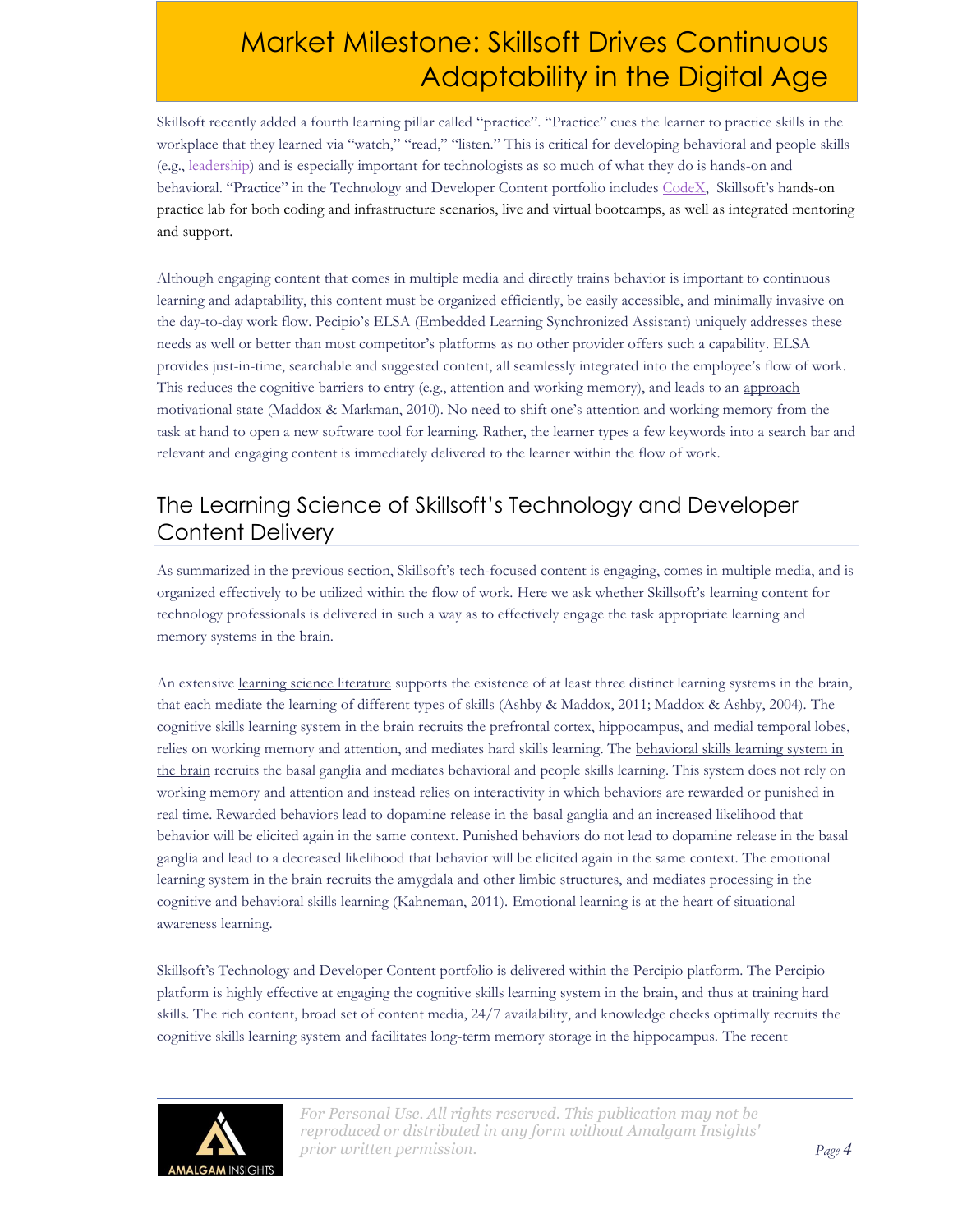introduction of "practice" as the fourth pillar to complement "watch," "read," and "listen" addresses the critical need for a tool that engages the behavioral skills learning system. "Practice" in the Technology and Developer portfolio might include practice loading and using real equipment and software, virtual and live bootcamps for skills development, as well as integrated mentoring.

As noted earlier in this Market Milestone and in a previously published Amalgam Insights report, Skillsoft's commitment to storytelling and scenario-based learning in its Leadership Development and Business Management Skills Training content facilitates people skills training by engaging the emotional skills learning system in the brain. The people skills necessary to maneuver the digital workplace are extremely challenging, and courses on digital soft skills competencies and virtual work help develop these important competencies in concert with the more technical focused training found in Skillsoft's Technology and Developer Portfolio. Digital innovation requires crossfunctional collaboration, but there are barriers to effective cross-functional collaboration such as territorial behavior and poor negotiation skills that are exacerbated in the digital workplace. Virtual collaboration is also critical and requires unique behaviors and practices in order to be effective. When possible, concepts are trained within a rich context that draws learners in and allows them to "walk a mile" in one or more of the character's shoes (Maddox & Markman, 2010). This engages the emotional learning system in a way that enhances people skills learning and primes the system for behavior change. Finally, scenario-based learning content simultaneously builds situational awareness around the relevant hard, behavioral or people skill of interest, thus making the case for organizations to also consider soft-skills training for their technical workforce.

One final aspect of Skillsoft's Technology and Developer Content Portfolio that is worth mentioning is the new "Aspire" offering that serves as a fifth pillar in Skillsoft's foundation. The idea is to help learners realize their aspirations and desires by building an "Aspirational Persona" and developing a digital learning journey. For example, suppose you are a traditional data analyst who primarily works with legacy data bases and has a solid understanding of Excel, but would ultimately like to become a data scientist. By leveraging "Aspire" you could build a pipeline of training content to teach you data wrangling skills, such as data normalization and cleaning and the fundamentals of Python. From there you could learn skills needed in Data OPS, such as governance, security and integration, all while continuing to build your programming skills and passing certification tests along the way. Finally, you would complete your path toward data science expertise by learning about recommendation engines, APIs and the data science essentials. Many modern employees have long term aspirations to further themselves and offerings like Skillsoft's "Aspire" allow them to realize these dreams and enjoy career advancement within their current organization.

#### Overall Evaluation

My overall evaluation of Skillsoft's Technology and Developer Content portfolio is that it is an excellent offering that Learning and Development Directors, Managers and others such as CIOs and IT Managers and IT leaders within the organization should seriously consider when addressing the clear need for continuous adaptability in the workplace. The portfolio meets the two huge challenges associated with continuous adaptability. First, it trains hard, behavioral, people and situational awareness skills with learning tools that effectively engage the distinct learning systems in the brain that mediate each type of skill learning. The cutting-edge instructional design, emphasis on scenario-based storytelling in Skillsoft's leadership and business skills training, and the four pillars of "watch", "read", "listen" and "practice" combine to successfully train hard, behavioral, people and situational awareness skills

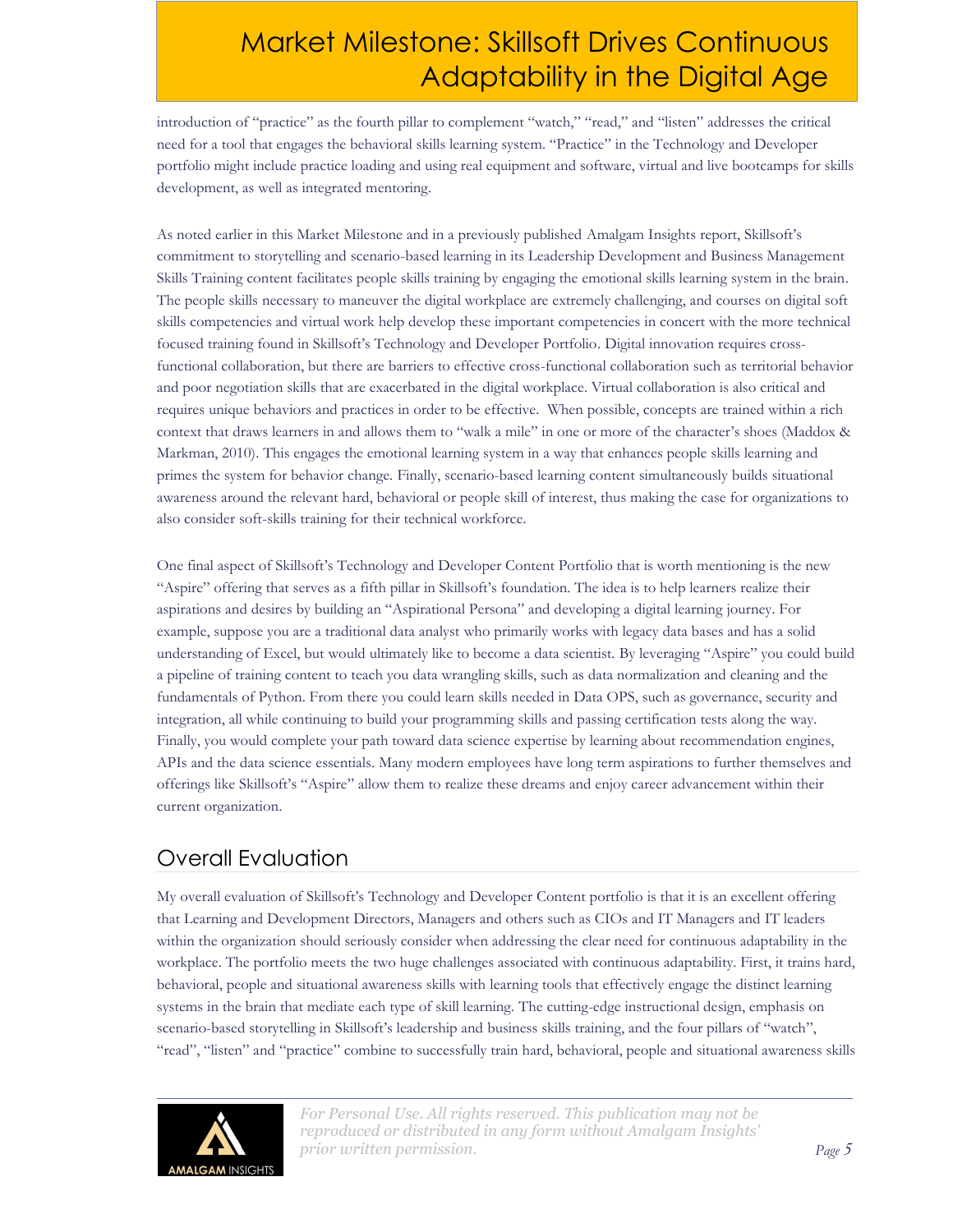using different tools, but all residing within the Percipio platform. Second, it achieves this high level of continuous learning and adaptability within Percipio and with the assistance of ELSA that provides just-in-time, searchable and suggested content, all seamlessly integrated into the employee's flow of work and thus reducing the cognitive barriers to entry. Learning and Development Directors and Managers who want to address the need for continuous adaptability that covers all of the bases (hard skills, behavioral skills people skills, and situational awareness) and effectively recruits all of the relevant learning systems in the brain should strongly consider Skillsoft's Technology and Developer Content portfolio. Combining this portfolio with others in the Skillsoft library (e.g., the Skillsoft Leadership Development Program or Business and Management Skills Training) provides complete, end-to-end corporate L&D offering. The team at Skillsoft clearly put significant time and effort into constructing this portfolio, and it has paid off.

#### References

Ashby, F.G. & Maddox, W.T. Human category learning 2.0. (2011) Annals of the New York Academy of Sciences. 1224, 147-161.

Kahneman, D (2011). Thinking, Fast and Slow. Farrar, Straus and Giroux.

Maddox, W.T., & Ashby, F.G., (2004). Dissociating explicit and procedural-learning based systems of perceptual category learning. Behavioral Processes, 66, 309-332.

Maddox, W.T., & Markman, A.B. (2010). The motivation-cognition interface in learning and decision-making. Current Directions in Psychological Science, 19(2), 106-110.

Willingham, D.T. (2010). Why don't students like school? Wiley: Jossey-Bass Publishers.

Todd Maddox, Ph.D. Learning Scientist and Research Fellow December 17, 2018